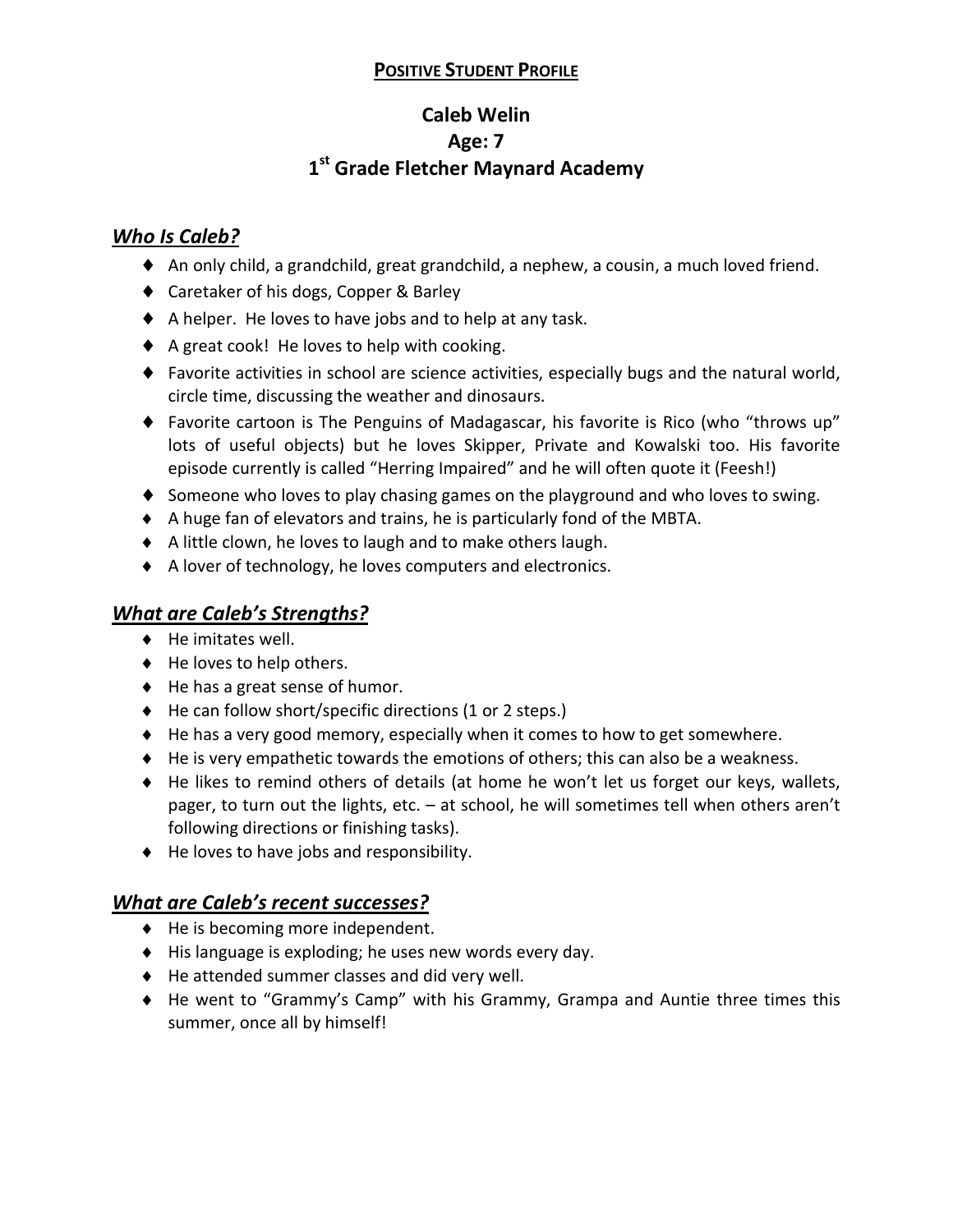## *What supports are needed for Caleb?*

- ♦ To observe and learn from "typical" peers.
- ♦ To have a routine which is structured, yet flexible, too much of a strict schedule will create stress when it must vary. We prize his ability to roll with changes and encourage people to help him practice this skill.
- ♦ To have a structured sensory diet that is always implemented, it won't work if it's only used during periods of hyperarousal.
- ♦ A teacher and school who believes in him and never under estimates his abilities.
- ♦ For his peers to be given a chance to understand his disability and his challenges and to feel empowered to find ways to help Caleb when he needs it.

## *What are our dreams for Caleb?*

Caleb WILL:

- ♦ Be a member of a circle of friends, he will be happy and know that he is loved and accepted.
- ♦ Have literacy skills, writing skills, understand and use time, calendar and money concepts.
- ♦ Be accepted and supported by his school system and community.
- ♦ Live as independently as possible.
- ♦ Have a job or volunteer within the community.

#### *OTHER HELPFUL INFORMATION*

Caleb's learning style is visually oriented, and he learns best through use of incidental learning, using information in ways that are functional, rather than through rote learning (for example, teaching how to add by counting apples in a store as opposed to adding numbers on a page).

It is critical that we recognize that the environment plays an important role in the way Caleb learns and behaves. Caleb works best with short breaks in-between tasks.

Usually when Caleb is over-stimulated, his left ear will turn bright red. This could happen because of excitement, anxiety or frustration, any of the three could lead to hyperarousal in which he can no longer self-manage. His ears can be used as an early warning system that it is a critical time for a break. Caleb will sometimes try to avoid stressful situations by asking to go "pee" sometimes he will escalate to "poop" or "spit" (vomit). We will honor his request to go to the bathroom but we don't ever let him get out of the situation. We will tell him that we will go to the potty to pee/poop but that he will still have to the says it after he has just used the restroom we will simply tell him no. He will sometimes talk about his dogs, Barley and Copper being at home when he is anxious. Caleb responds best if you remain calm and let him take his time but still move toward the goal activity.

Deep pressure touch also helps Caleb by offering sensory input. It is important to remember that light touch is not comforting to him. Tight "squeezy" hugs, or touching him (on the shoulders, hands, arms, back, etc.) with some pressure will bring comfort to him. Caleb also chews on items for calming. Having his chewy tubes handy during challenging activities or transitions can help him receive sensory input and self soothe.

Dr. Sally Burton Hoyle, executive director of the Autism Society of Michigan, said it well when she stated, "All behavior is communication". You can't ask a child with an Autism Spectrum Disorder to use words, they can't. Behavior tells us how a child thinks and/or feels; behavior tells us how the child takes in their environment. It is critical that you help Caleb develop a